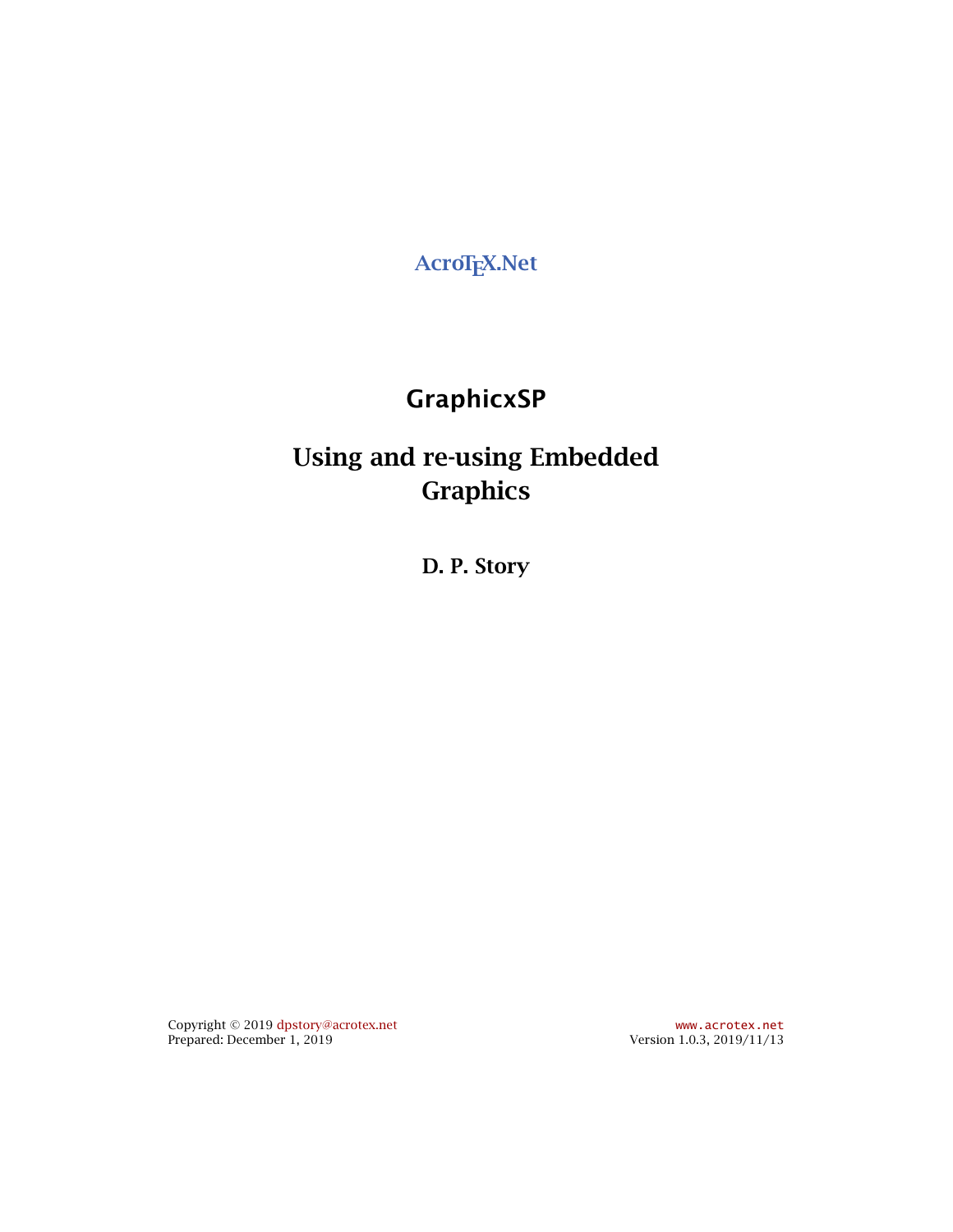# **Table of Contents**

|                | 1 Introduction                            | 3                             |
|----------------|-------------------------------------------|-------------------------------|
|                | 2 Requirements<br>2.1<br>2.2              | 3<br>3<br>3<br>$\overline{4}$ |
|                | 3 Options of this package                 |                               |
|                | 4 The GraphicxSP commands<br>4.3          | 5<br>5<br>8<br>9              |
|                | 5 Special techniques for form appearances | 11                            |
|                | 6 Tips                                    | 12                            |
| $\overline{7}$ | <b>GraphicxSP</b> example files           | 13                            |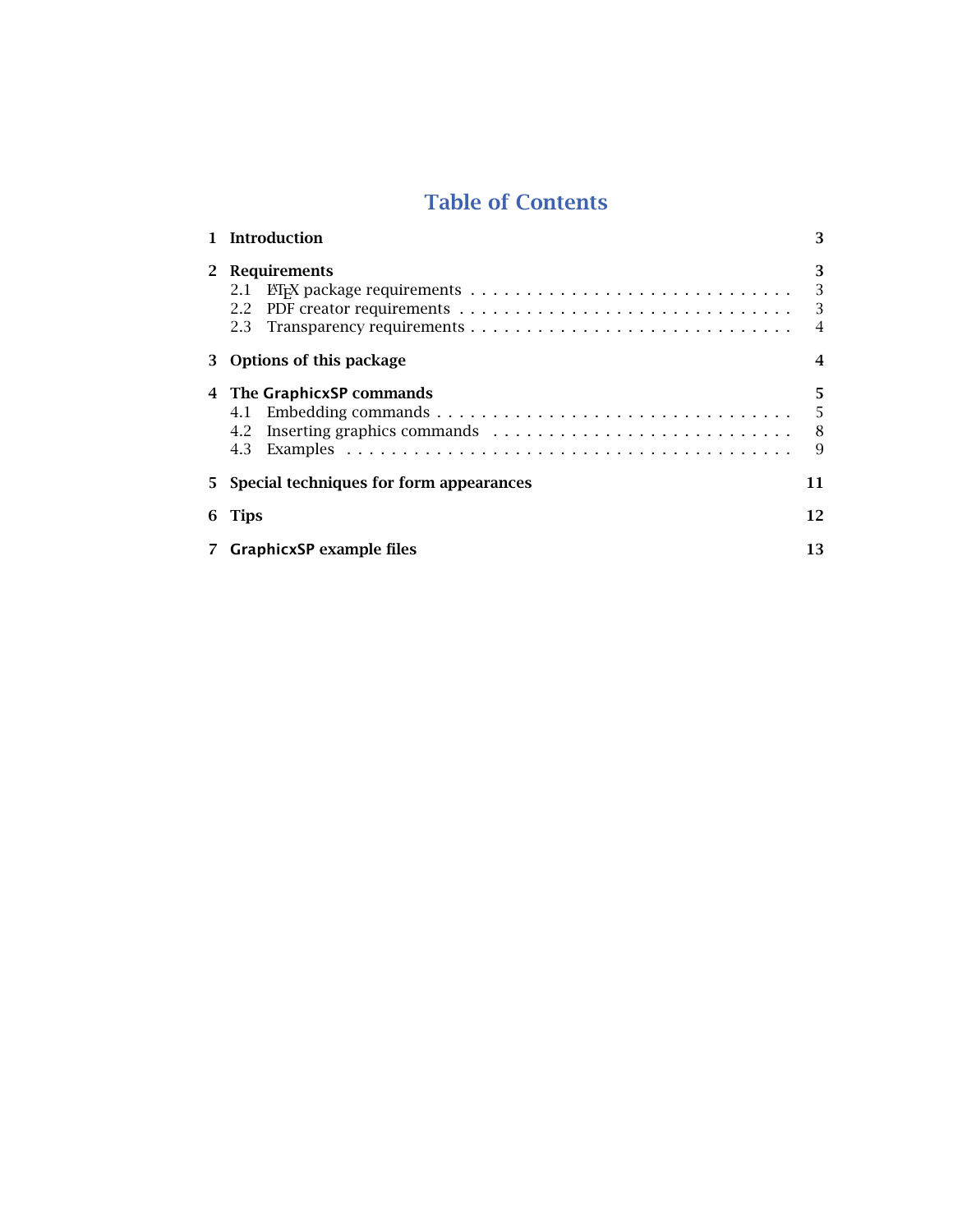### <span id="page-2-0"></span>**1. Introduction**

Beginning with Version 5.0, "Acrobat Distiller allows a Postscript language program to specify that a given set of graphical operations should be encapsulated and treated as a single object. The pdfmarks **BP** (Begin Picture) and **EP** (End Picture) enclose a set of graphic operations. The **SP** (Show Picture) pdfmark indicates where to insert an object (which may be inserted in more than one place)." $1$  This is the approach taken by this package.

GraphicxSP includes commands for embedding an EPS graphic (using the **BP** and **EP** pdfmark operators) in a PDF derived from a  $E$ F<sub>K</sub>X source and for displaying the graphic, possibly multiple times. For documents that use the same graphic multiple times (for backgrounds, watermarks, company logos, appearances for form fields, etc.) using GraphicxSP will (greatly) reduce the size of the PDF.<sup>2</sup>

The PDF 1.4 (Acrobat version 5.0) introduces the notion of transparency into the Adobe imaging model. Support for transparency through the pdfmark paradigm does not appear until Version  $6.0$ .  $3$  This package also supports transparency feature through the **SetTransparency** pdfmark.

GraphicxSP, as the name might suggest, is an extension of the graphicx package. Functionality for GraphicxSP is accessed through the \includegrapics command. Additional key-values for the \includegrapics command are defined that support the use GraphicxSP.

## **2. Requirements**

LATEX, PDF, and transparency requirements are discussed in this section.

#### **2.1. LATEX package requirements**

This package requires the graphicx package (by D. P. Carlisle and S. P. Q. Rahtz), the eso-pic package (by Rolf Niepraschk) and the everyshi package (by Martin Schröder). GraphicxSP redefines a few commands of the first two packages: the graphics/graphicx package commands \Gin@setfile and \Gin@getbase are redefined, as is the eso-pic command \@ShipoutPicture.

AeB (AcroT<sub>EX</sub> eDucation Bundle) is not a required package, but to successfully compile the example grxsp\_forms\_aeb.tex, you need the latest AeB as some modification to the eforms package were made. See [http://www.math.uakron.edu/~dpstory/](http://www.math.uakron.edu/~dpstory/graphicxsp.html) graphicxsp.html for the latest version.

#### **2.2. PDF creator requirements**

The big restriction on this package is the requirement to use **Acrobat Distiller** (version 5.0, or version 6.0 for transparency). The package was developed using Acrobat Distiller 8.1. The package supports the creation of Postscript using dvips and dvipsone.

<sup>&</sup>lt;sup>1</sup> Section 4.6.1 of the *pdfmark Reference Manual*, Technical Note #5150, Version 5.0

<sup>&</sup>lt;sup>2</sup>The amount of reduction in file size depends on how many times a particular graphic is repeatedly used.

<sup>3</sup>Section 4.6.1 of the *pdfmark Reference Manual*, Technical Note #5150, Version 6.0, page 33.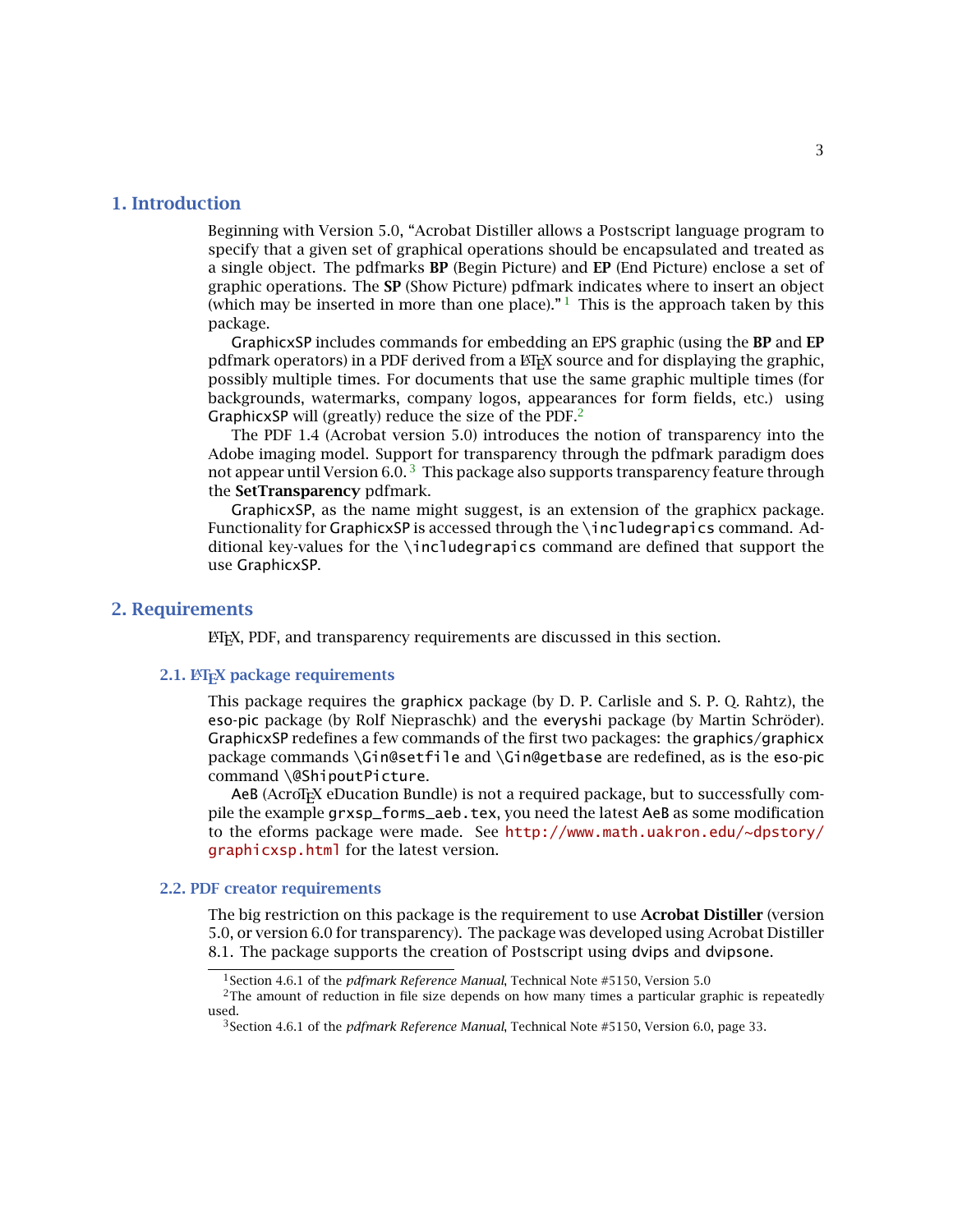<span id="page-3-0"></span>Though distiller is required, there is no reason why, however, this package can't be modified to work for any PDF creator that supports the pdfmark; in particular, I invite anyone to extend this package to GhostScript.

#### **2.3. Transparency requirements**

To get the transparency effect, Acrobat Distiller version 6.0 or later is required. The default setting of the distiller does not support the **SetTransparency** pdfmark; it is necessary to edit the .joboptions file.

The procedure for editing .joboptions to support transparency is as follows:

- 1. Start Acrobat Distiller
- 2. From the Default Settings list, select the setting you want to edit, usually, this will be the Standard job options.
- 3. Select Settings > Edit Adobe PDF Settings (Ctrl+E) from the distiller menu.
- 4. Click the SaveAs button at the bottom of the Adobe PDF Settings dialog box. Save your .jobsettings file under a new name, say Standard\_transparency and make a note of where the distiller saves this file.
- 5. With your favorite text editor, navigate to the folder where you saved your new .joboptions file, and open it in your editor.
- 6. Look for the line /AllowTransparency false, change false to true so that it now reads /AllowTransparency true. Save the changes and close the file.
- 7. Use this .joboptions file, Standard\_transparency for example, whenever you distill with transparency pdfmarks. If your  $E\nF K$  file uses transparency, and you are using a .joboptions file with /AllowTransparency false, distillation will fail and the distiller log should say

%%[Error: The Postscript contains Transparency pdfmark, job aborted.]%% %%[ /AllowTransparency is false in job option settings.]%%

%%[ Error: undefined; OffendingCommand: pdfmark; ErrorInfo: Transparency Group ]%%

This suggests that you should use your .joboptions file that supports transparency!

## **3. Options of this package**

Currently, there is a minimal of package options

- dvips: Use this option if you are a user of most any other T<sub>F</sub>X systems available to the community.
- dvipsone: Use this option if you are a user of the Y&Y T<sub>EX</sub> system to create your Postscript file.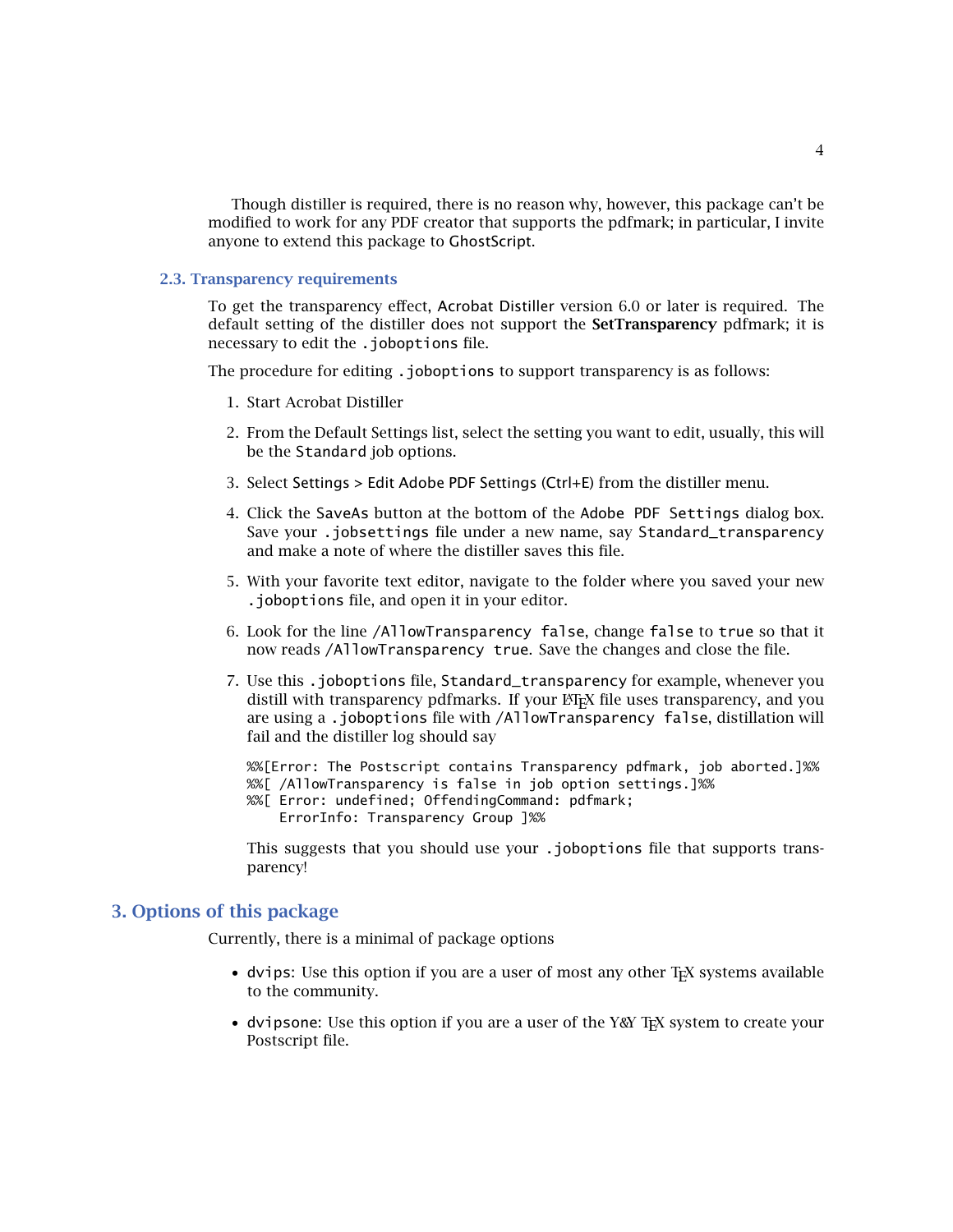- <span id="page-4-0"></span>• preview: The dvi previewers are designed to show a preview of the graphic, these previewers know nothing about the **SP** pdfmark (Show Picture). If you use the  $\overline{p}$  preview option, a \fbox is placed around all graphics inserted by the GraphicxSP package. This option sets a boolean switch, \ifpreview to true. You are free to locally set this switch to get the \fbox to appear, use include \previewtrue in your document, or, to turn the preview off again, type \previewfalse.
- showembeds: As just mentioned, dvi previewers are designed to preview graphics; consequently, the graphic files embedded by GraphicxSP, will have a preview as well. The embedding command \embedEPS is required to appear only in the preamble, so the preview for this embedded graphics always appears on the first page. GraphicxSP covers these embedded files using a white colorbox; content and other graphics are placed on top of the white colorbox. Using the showembeds will cause this white color box not to be created, hence, you can see the dvi preview of the embedded graphics, stacked one on top of the other.
- draft: Similar to the option of the same name in the graphicx package. Instead of displaying an image, a rectangular box is displayed with the name of the graphic in its interior.
- shownonames: If this option is chosen along with the draft option, the name of the graphic is not displayed.

In this section we present the new commands defined in the GraphicxSP package.

#### **4.1. Embedding commands**

Before we can show a graphic, we first must embed it using the \embedEPS command.

```
\embedEPS[{key-values}]{{name}}{{path}}
```
**Command Location:** This command is restricted to the preamble.

**Parameter Description:** The parameters are as follows:

- 1. The first optional parameter takes key-value pairs:
	- hiresbb: This is a key from the graphicx package. When this key is present, graphicx will look for the high resolution bounding box; otherwise, is looks for the bounding box.
	- transparencyGroup: Use this key if the embedded graphic is to be used with transparency. The key is normally used by itself, but it can be given values, a good old-fashion reading of Chapter 7 on Transparency in the PDF Reference, sixth edition, version 1.7, is necessary.
- 2. The second parameter  $\langle$  *name* $\rangle$  is the symbolic name for the graphic. This symbolic name must be unique to the document (or distiller will crash); GraphicxSP will stop compilation if two embedded EPS files are given the same name.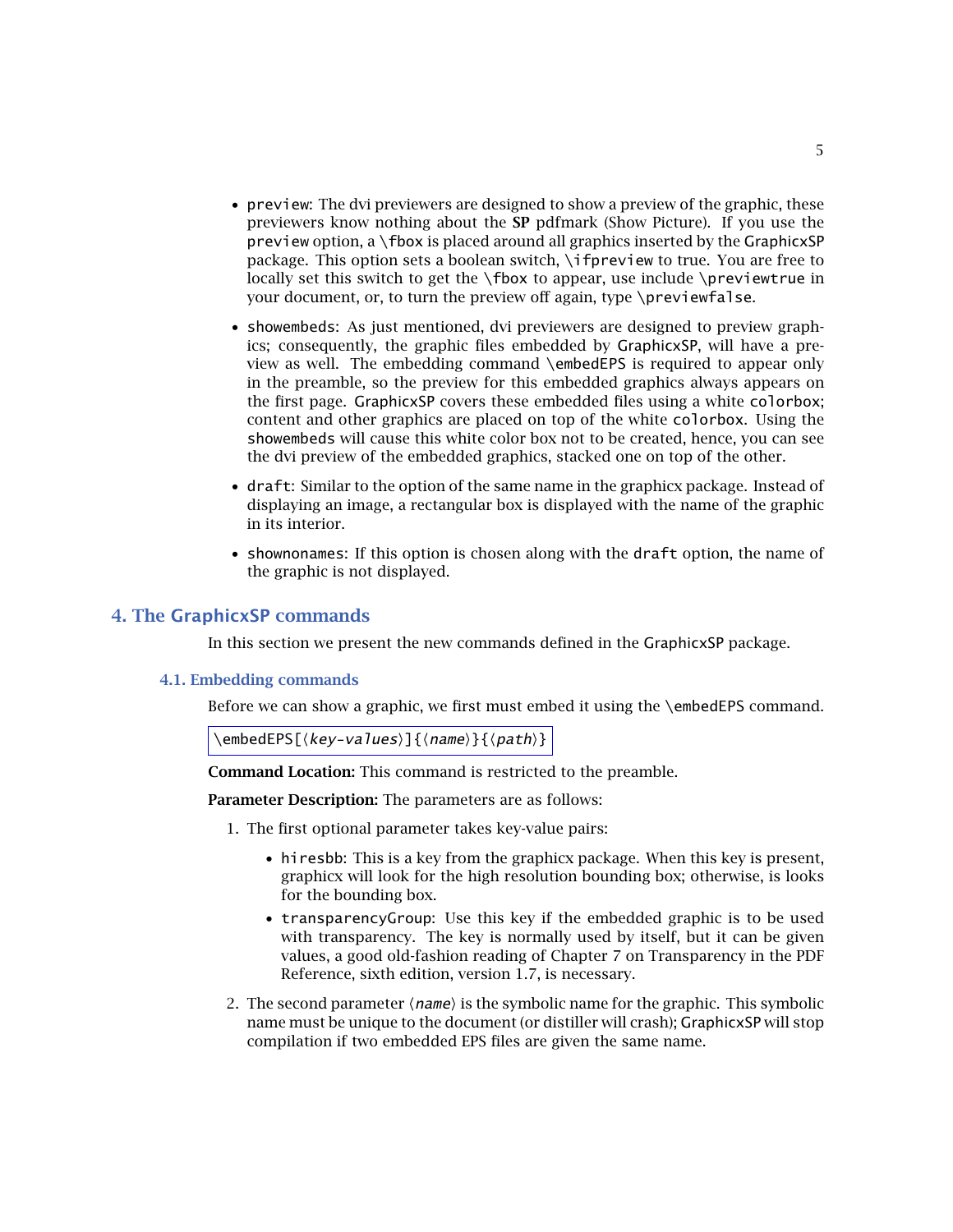<span id="page-5-0"></span>3. The third parameter is the path to the graphic, an EPS graphic. The graphic can be in the current folder, or on the graphics search path. The same rules hold here as in the graphicx package.

For example,

```
\embedEPS[hiresbb,transparencyGroup]{myBestPic}{graphics/AdobeDon}
```
When a file is embedded, certain parameters are saved and are available for use by the document author. Each of the commands below take the symbolic name,  $\langle$  name $\rangle$  of the graphic as their only argument.

- \bboxOf{ $\langle name \rangle$ }: The dimensions of the bounding box,  $\exists \exists y \text{ urx} \text{ ury}, \text{of the}$ graphic with symbolic name  $\langle$  *name* $\rangle$ . The individual values of this bounding box can be accessed by the next four commands.
- \llxOf{\mame}}: The lower left x-coordinate of the (high res) bounding box as read by graphicx.
- \llyOf{\*name*}}: The lower left y-coordinate of the (high res) bounding box as read by graphicx.
- \urxOf{ $\langle$ *name*}}: The upper left x-coordinate of the (high res) bounding box as read by graphicx.
- \uryOf{\*name*}}: The upper left y-coordinate of the (high res) bounding box as read by graphicx.
- \heightOf{ $\langle name \rangle$ }: The height of the graphic, based on the bounding box information, \uryOf{*\name*}} - \llyOf{*\name*}}.
- \widthOf{ $\langle name \rangle$ }: The width of the graphic, based on the bounding box information, \urxOf{\name\} - \llxOf{\name\}.

Each expands to a number representing Adobe points. To convert these numbers for use by T<sub>EX</sub> just add the suffix bp, e.g., in T<sub>EX</sub> space, the height of the graphic is \heightOf{\name}}bp.

These commands are useful when creating variations on an \embedEPS graphic using the createImage environment defined below, or for creating form fields with an \embedEPS graphic as an appearance.

The \embedEPS command is designed for graphics that are in an exterior EPS file. You can also define a graphic, or image, using raw Postscript using the createImage environment.

```
\begin{createImage}[\{key\text{-}values\}]{\{bb\} {\{name\}}
      \langle postscript\ \textit{code}\rangle\end{createImage}
```
(1)

The createImage environment defines a command  $\langle$  (*name*) that expands to  $\langle$  *name*). If  $\setminus$ (name) is already defined, a message appears in the log to that effect. Normally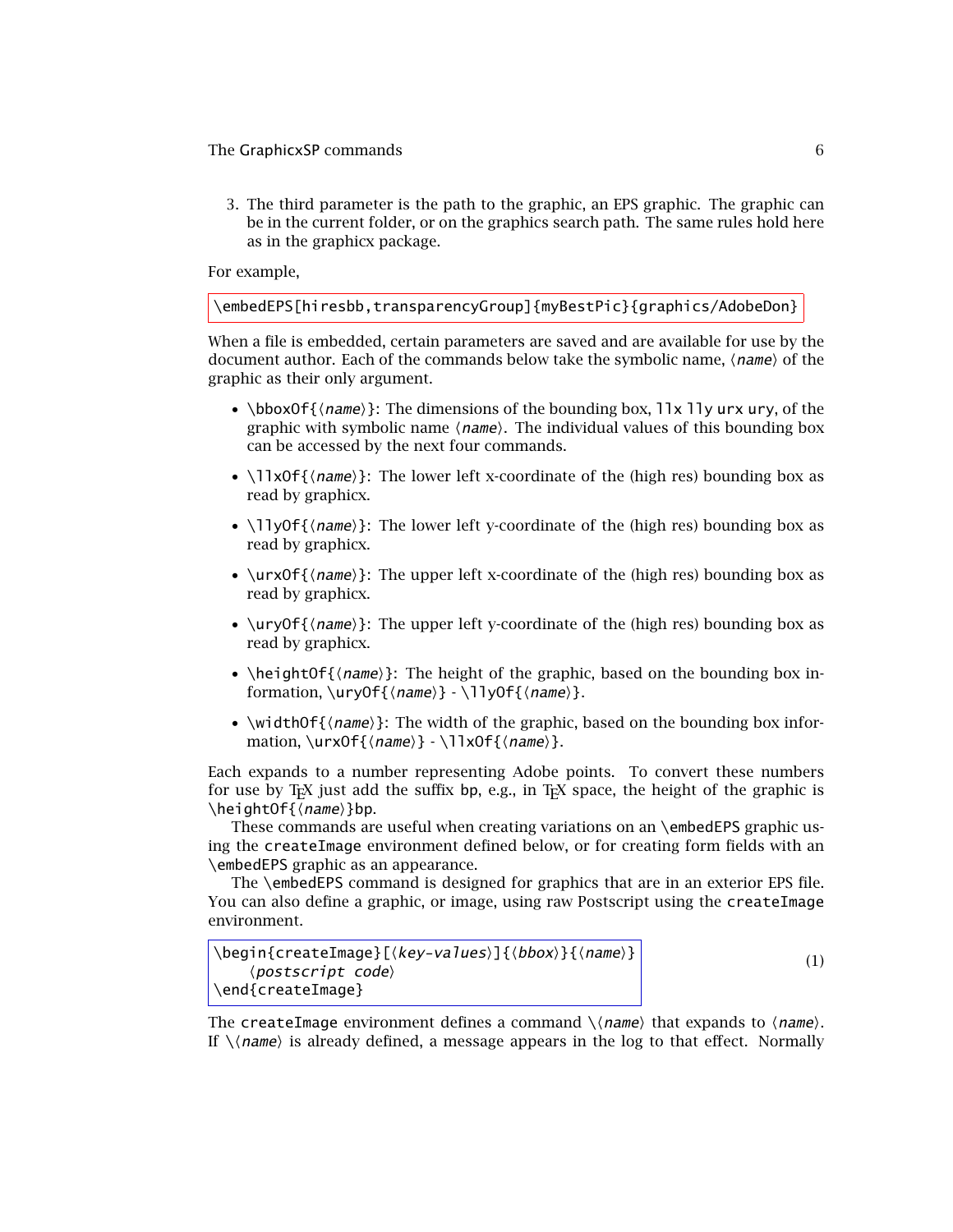(*name*) consists of non-active characters; however, if other characters are used, the command \cs0f{*(name*)} can be used. The \*(name*) command was created to support the icon-appr package.

**Parameter Description:** The parameters are as follows:

- 1. The first optional parameter takes key-value pairs:
	- transparencyGroup: Use this key if the embedded graphic is to be use with transparency. The key is normally used by itself, but it can be given values, a good old-fashion reading of Chapter 7 on Transparency in the PDF Reference, sixth edition, version 1.7, is necessary.
- 2. The second parameter,  $\langle \textit{bbox} \rangle$ , is the bounding box of the image being created.
- 3. The third parameter  $\langle$  *name* $\rangle$  is the symbolic name for the graphic. This symbolic name must be unique to the document (or distiller will crash); GraphicxSP will stop compilation if two embedded EPS files are given the same name.

The following image appears in one of the demo files of this package, and is code written many years ago for a tic-tac-toe game in PDF.

```
\begin{createImage}{0 0 100 100}{xO}
.7529 setgray 0 0 100 100 rectfill 1 setgray 2 2 moveto 2 98 lineto
98 98 lineto 96 96 lineto 4 96 lineto 4 4 lineto fill 0.34 setgray
98 98 moveto 98 2 lineto 2 2 lineto 4 4 lineto 96 4 lineto
96 96 lineto fill 0 setgray 22.5 22.5 moveto 1 0 0 setrgbcolor
/Helvetica 72 selectfont (O) show
\end{createImage}
```
\embedEPS[hiresbb,transparencyGroup]{myBestPic}{graphics/AdobeDon}

we can then manipulate this image a little

```
\begin{createImage}{\bboxOf{myBestPic}}{upsideDownAD}
    0 \heightOf{myBestPic} rmoveto
    currentpoint translate
     1 -1 scale [ {myBestPic} /SP pdfmark
\end{createImage}
```
Notice that we reposition the graphic to fit inside the bounding box. I don't mean to get ahead of myself, but you can introduce transparency as well.

\begin{createImage}{\bbox{myBestPic}}{transparentAD}

```
[ /ca .3 /SetTransparency pdfmark
    [ {myBestPic} /SP pdfmark
\end{createImage}
```
All these examples will appear again below when \includegraphics and \insertEPS are discussed.

The commands \llxOf, \llyOf, \urxOf, \uryOf, \bboxOf, \heightOf and \widthOf are also defined for images created by the createImage environment.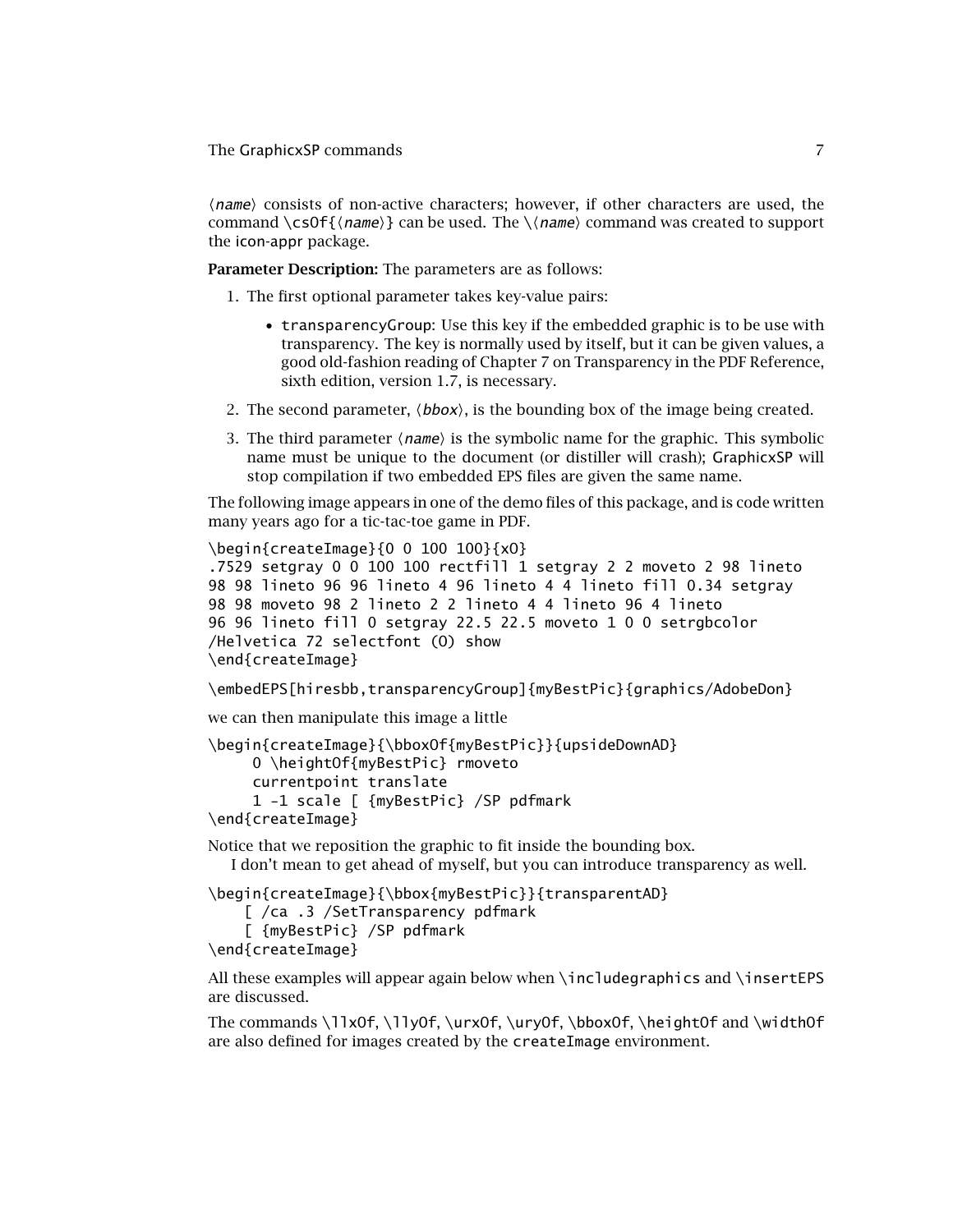#### <span id="page-7-0"></span>**4.2. Inserting graphics commands**

Once we have embedded our graphics using \embedEPS or create a new image or modified an old image using the createImage environment, we can display them to our heart's content. There are two commands for displaying a embedded graphic, \includegraphics and \insertEPS.

 $\langle \text{includegraphics[name=\langle name \rangle, \langle key\text{-values} \rangle] \{ \langle path \rangle \}$ \insertEPS[{*key-values*}]{{*name*}}

**Parameter Description:** The *(name*) key is required in the \includegraphics command, the value is the symbolic  $\langle$  *name* $\rangle$  of the graphic to be used. When the name key is used, the  $\langle path \rangle$  parameter is not used in GraphicxSP and can actually be empty; if the name key is not specified, then \includegraphics behaves just like it always does, includes the file in the document and displays it. Because  $\langle path \rangle$  is not used with SP graphics, GraphicxSP offers \insertEPS as an alternative; here the *\name*> is given as the second argument. The  $\langle key\text{-}values \rangle$  are described next.

**Key-Value Pairs:** Both commands take all the key-values of the \includegraphics command, plus a few more:

- 1. name= $\langle name \rangle$ : The symbolic name  $(\langle name \rangle)$  for the graphic, it is required with the \includegraphics command, and is ignored in the \insertEPS command. In the later command,  $\langle$ *name* $\rangle$  is entered as the second argument.
- 2. transparency= $\langle key\text{-}values \rangle$ : Here you can enter various key-value pairs for setting transparency. These keys-values are listed in the pdfmark Reference in the section on the SetTransparency pdfmark. Of the ones listed, I've only explored **BM**, **ca** and **CA**. The following come from the pdfmark Reference on these three:
	- **CA**: Current stroking alpha constant, specifying the constant shape or constant opacity value to be used for stroking operations. Default is 1.0.
	- **ca**: Same as CA, but for nonstroking operation. Default is 1.0.
	- **BM**: Current blend mode. Default is Normal. Other blend modes are Normal, Multiply, Screen, Darken, Lighten, ColorDodge, ColorBurn, HardLight, SoftLight, Difference, Exclusion. See the PDF Reference for a description of these.

The most useful of these is **ca**, and it is illustrated in the demo files and well as here.

**Example:** transparency={/ca .3 /BM/Normal}

- 3. presp= $\langle postscript\rangle$ : This allows you to insert Postscript commands just before **SP** pdfmark.
- 4.  $\mathsf{postsp}=\langle \mathsf{postscript} \rangle$ : This allows you to insert Postscript commands just after **SP** pdfmark.

The latter two key-values can be used to create special effects, as illustrated below.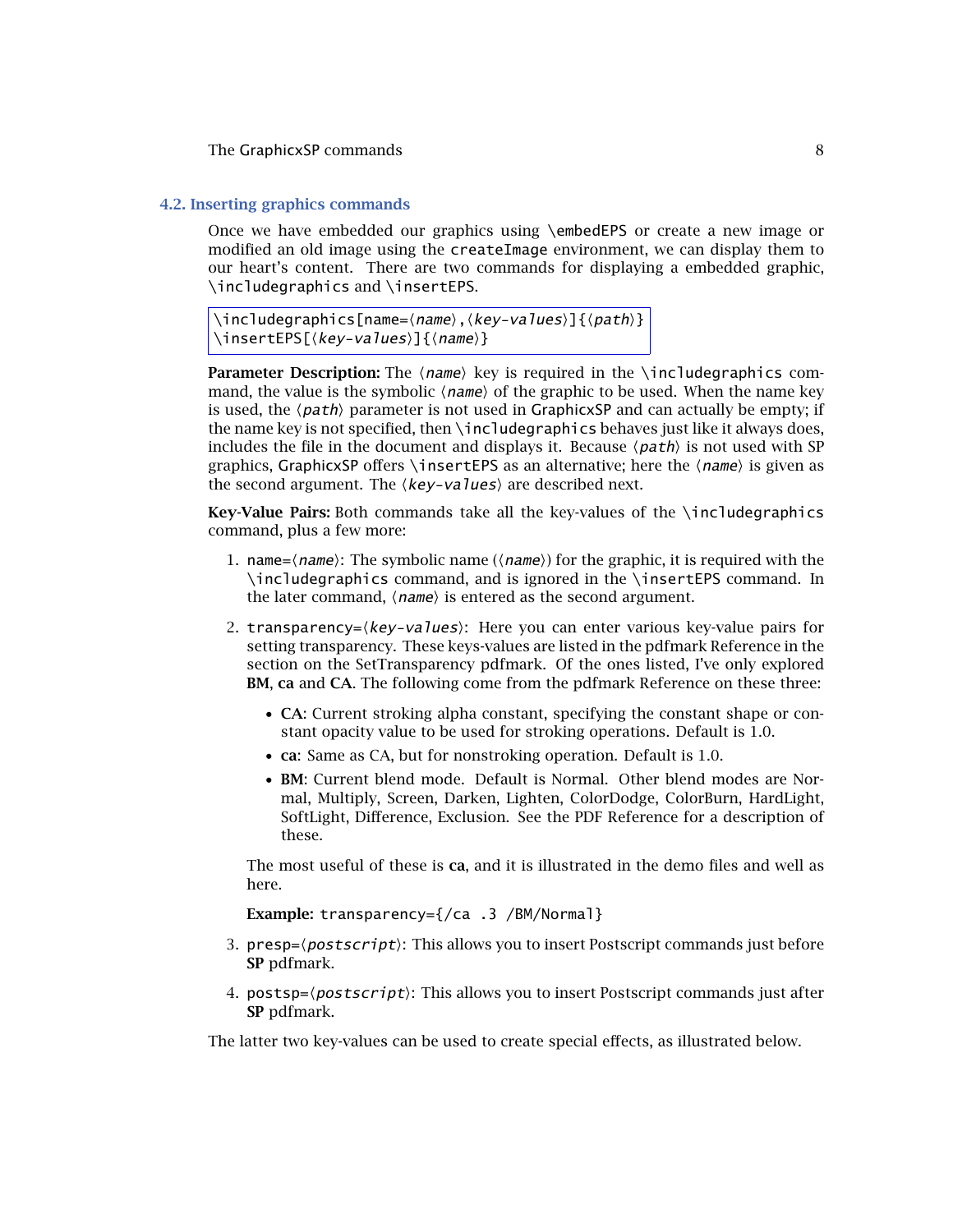<span id="page-8-0"></span>**4.3. Examples**



\includegraphics[name=myBestPic,width=1in]{}

Below is the image created not from a EPS file, but from Postscript language code.



\includegraphics[name=x0,width=1in]{}

The  $\langle$ *path* $\rangle$  argument can remain empty as it is not used when the name key is present. Now, we'll switch over to the shorter \embedEPS command.

Here is the image created earlier using the createImage environment. The same effect can be done with \scalebox.



\insertEPS[width=1in]{upsideDownAD}

Below is the transparent image created using the createImage environment. The same effect can be done by setting the transparency key set to {/ca .3}. The background is white and it is this white background you see showing through the image.



# \insertEPS[width=1in]{transparentAD}

Next, we set the transparency key to an opacity value ranging from 70% on the left ( $/ca$  .7) to 30% on the right ( $/ca$  .3), and place a colorful background under the image so you can see the transparency of the image.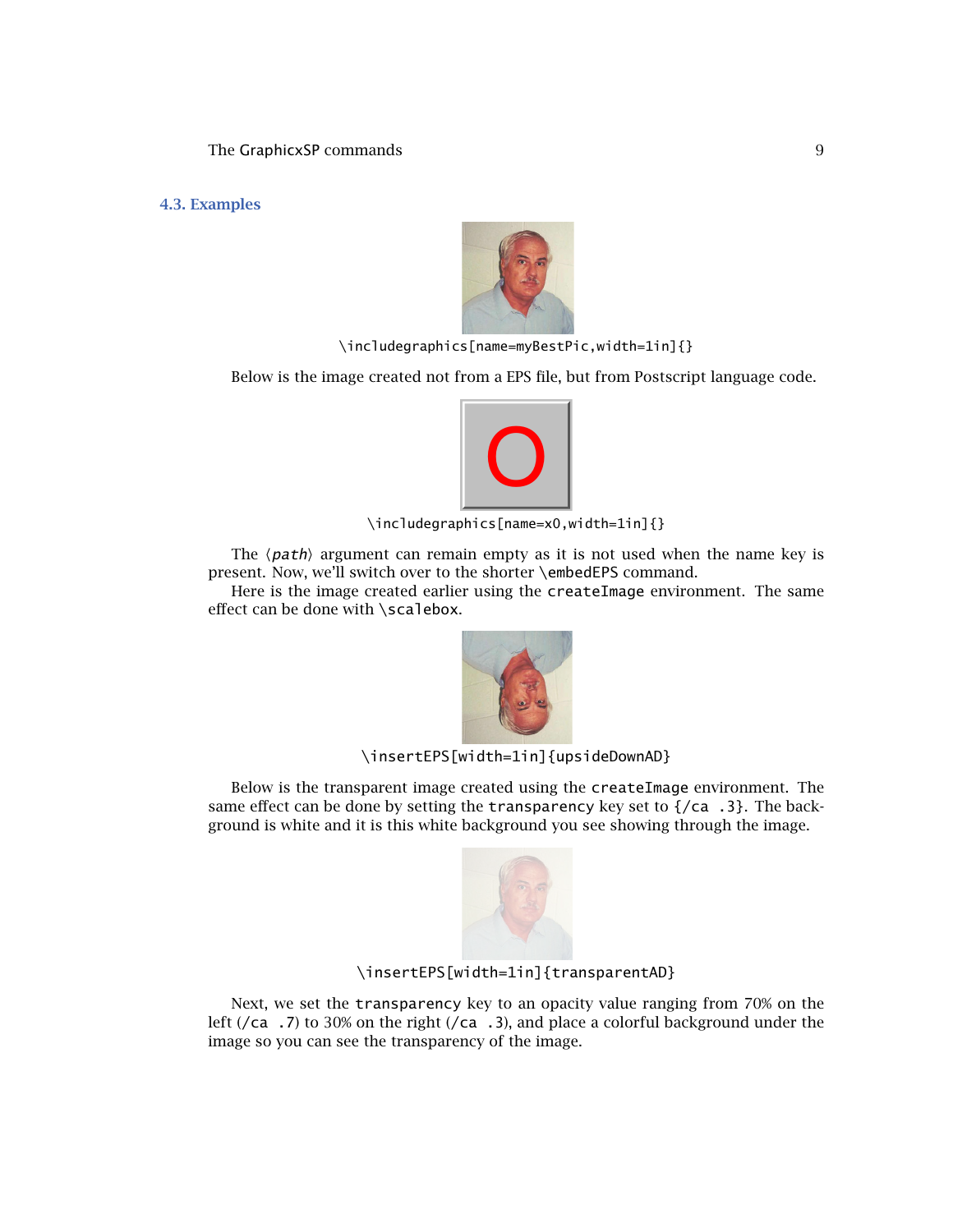

transparency={/ca .7}...transparency={/ca .3}

We can rotate the image using the usual graphicx controls, as below, or we can use \rotatebox.



```
\insertEPS[width=1in,angle=45]{myBestPic}
```
Any of the keys of \includegraphics can be used to manipulate the image. The images can also be manipulated using other graphicx commands, \resizebox, \scalebox and \rotatebox, for example.

Finally, here is an example of the use of presp and postsp:



The presp code is

```
\def\mypreSP#1{%
   newpath
    \widthOf{#1} 2 div \heightOf{#1} 2 div
    \widthOf{#1} 2 div \heightOf{#1} 2 div
   Draw_Ellipse
    clip
    newpath
}
```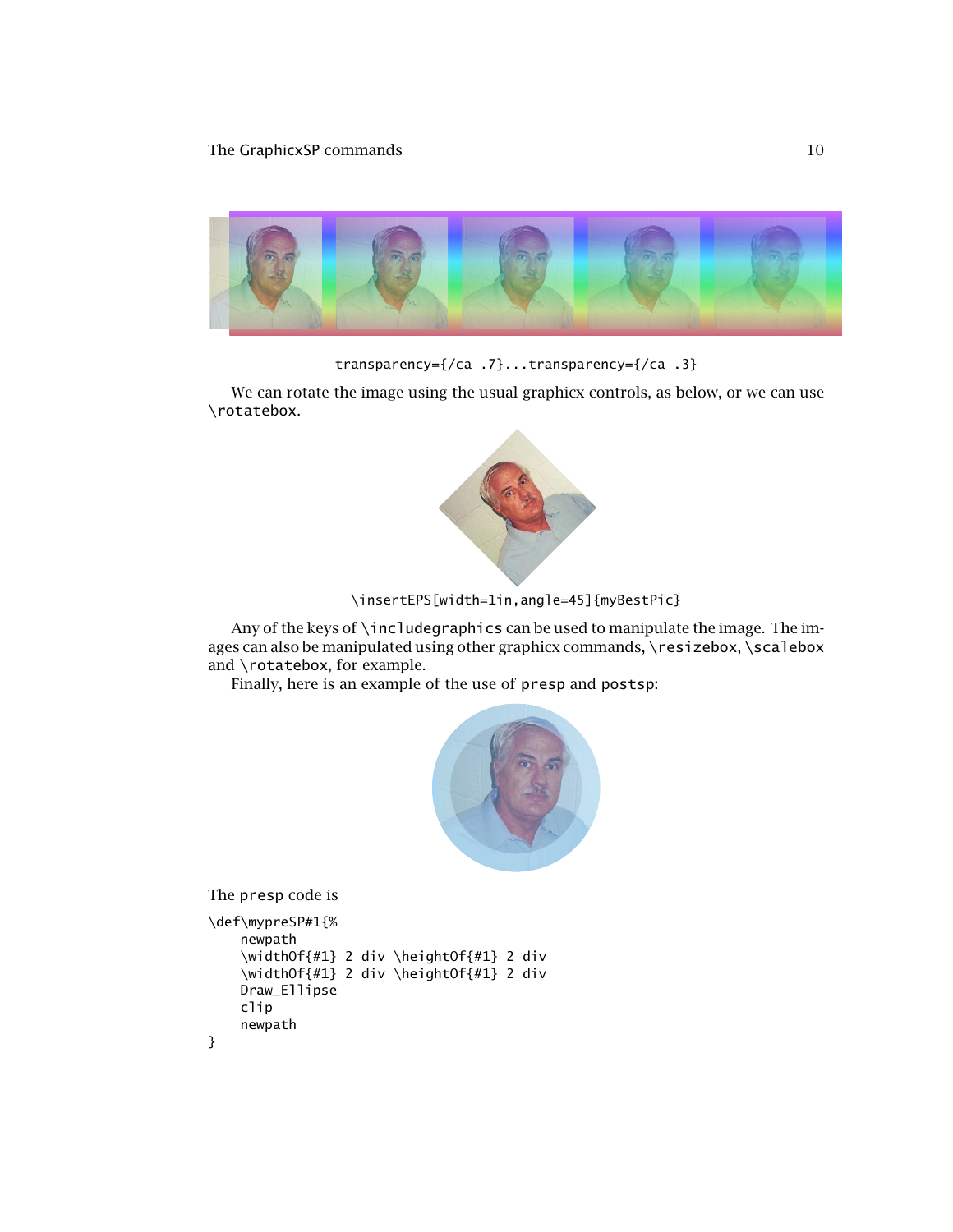11

<span id="page-10-0"></span>and clips the image in the shape of an ellipse. In this case, the image is almost square, so the image is almost circular.

The postsp is

```
\def\mypostSP#1{%
    gsave
    [ /ca .4 /SetTransparency pdfmark
    \widthOf{#1} 2 div \heightOf{#1} 2 div
    \widthOf{#1} 2 div \heightOf{#1} 2 div
    Draw_Ellipse
    0.4 0.7 1 setrgbcolor
    fill
    grestore
    gsave
    [ /CA .5 /BM/Screen /SetTransparency pdfmark
    \widthOf{#1} 2 div \heightOf{#1} 2 div
    \widthOf{#1} 2 div \heightOf{#1} 2 div
    Draw_Ellipse
    40 setlinewidth
    0.4 0.7 1 setrgbcolor
    stroke
    grestore
}
```
After clipping the image itself, and displaying the image, we then cover the image with an ellipse the same size, set the transparency to 40% opacity and fill, giving the image a bluish haze. Next, draw the ellipse again and stroke it with a line 40 points wide. Give it an opacity of 50%, so AdobeDon will shine through.

# **5. Special techniques for form appearances**

In addition to using embedded graphics to display an image with \includegraphics or \insertEPS, these images can be used as appearances for form fields. Examples of a push button and checkbox can be found in the demo files, here reproduce the push button example.

For this techniques, the eforms package is required. The forum support of hyperref may not support the **AP** key the way eforms does.

In the preamble, we have

```
\begin{createImage}{\bboxOf{myBestPic}}{nAdobeDon}
    [ {myBestPic} /SP pdfmark
\end{createImage}
```

```
\begin{createImage}{\bboxOf{myBestPic}}{rAdobeDon}
```

```
[ /ca .5 /SetTransparency pdfmark
    [ {myBestPic} /SP pdfmark
\end{createImage}
```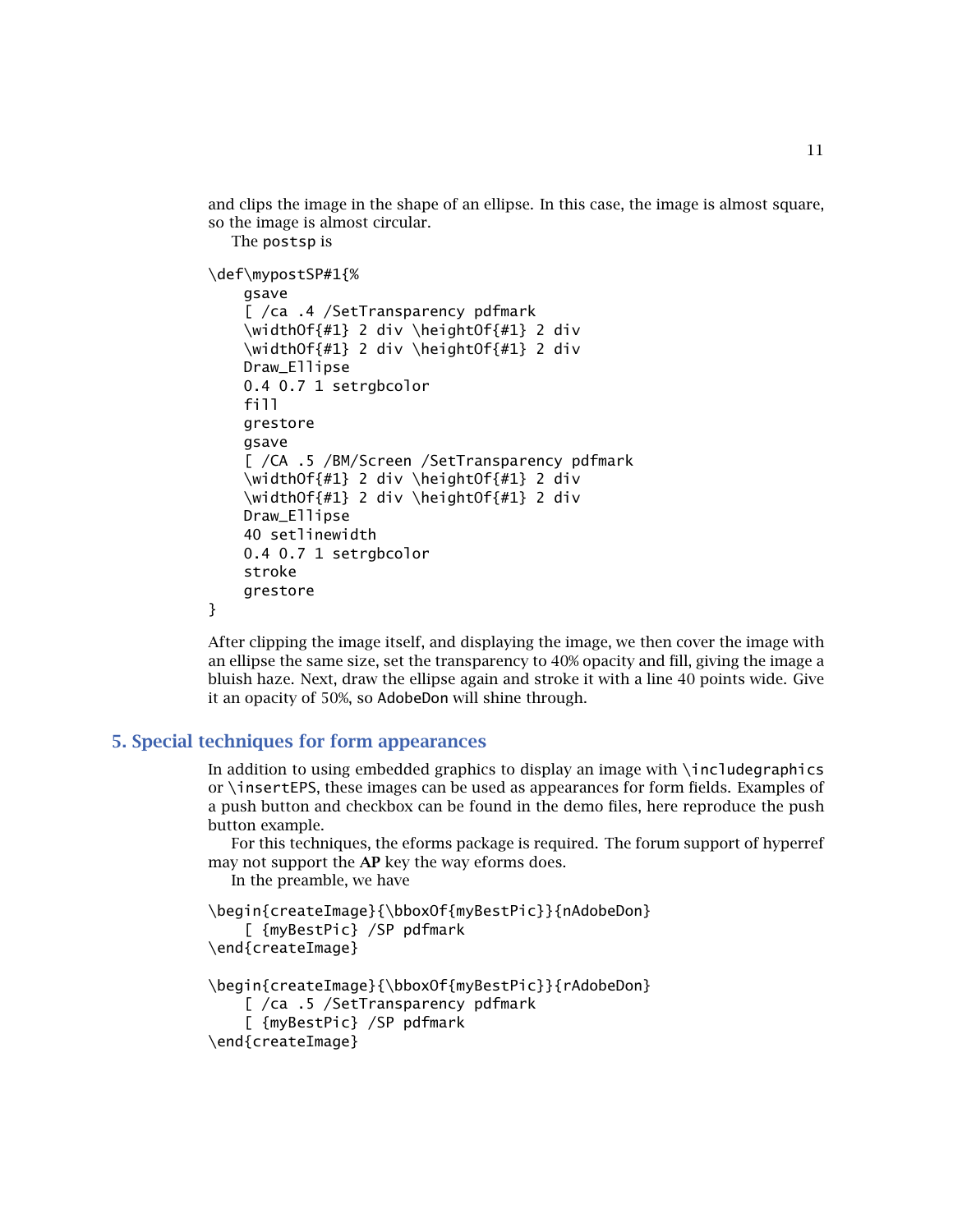12

```
\begin{createImage}{\bboxOf{myBestPic}}{dAdobeDon}
    [ /ca .3 /SetTransparency pdfmark
    [ {myBestPic} /SP pdfmark
\end{createImage}
```
We use \bboxOf to set the bounding boxes to be the same as the original myBestPic image, and define a normal, rollover and down appearances for the button (nAdobeDon, rAdobeDon and dAdobeDon), respectively. We use various opacity settings for the appearances.

The button code is

```
\resize box{.5in}{!}\pushButton[\BE]{\BG{}\S{S}\A{\JS{app.alert("AcroTeX rocks the world!"); this.dirty=false;}}
  \autoCenter{y}\TP{1}\FB{true}
  \I{nAdobeDon}\IX{dAdobeDon}\RI{rAdobeDon}
]{pbAdobeDon}{\widthOf{myBestPic}bp}{\heightOf{myBestPic}bp}}
```
See the eforms manual for details of these key-value pairs.

Finally, the button looks like this:



In light of the discussion following display [\(1\)](#page-5-0) on page 6, the code for the above button could have been,

```
\resizebox{.5in}{!}{\pushButton[\BC{}\BG{}\S{S}
  \A{\JS{app.alert("AcroTeX rocks the world!"); this.dirty=false;}}
  \autoCenter{y}\TP{1}\FB{true}
  \I{\nAdobeDon}\IX{\dAdobeDon}\RI{\rAdobeDon}
]{pbAdobeDon}{\widthOf{myBestPic}bp}{\heightOf{myBestPic}bp}}
```
When using **SP** images for form fields in this way, the images **must always pass** through a createImage environment where the bounding boxes can be precisely set, in the verbatim listing above, note \bboxOf{myBestPic} sets the bounding box. The reason you can't use an embedded image directly is that the embedded image has had its bounding box reset to an enormous value. See the documentation in graphicxsp.dtx for more details.

The dimensions of the push button are the last two arguments of the \pushButton command and are set to \widthOf{myBestPic}bp and \heightOf{myBestPic}bp, (Note the use of the bp dimension.) We then resize this field using \resizebox! Very swave how the graphicx and GraphicxSP work together.

# **6. Tips**

Since you are using distiller, you have Acrobat as well. Try using the PDF Optimizer (Advanced > PDF Optimizer menu) to further reduce the size of the file. If you have Acrobat Pro 8.0, you can do a Save As, by selecting Adobe PDF Files, Optimized from the Save as type list. This is the same as using the PDF Optimizer.